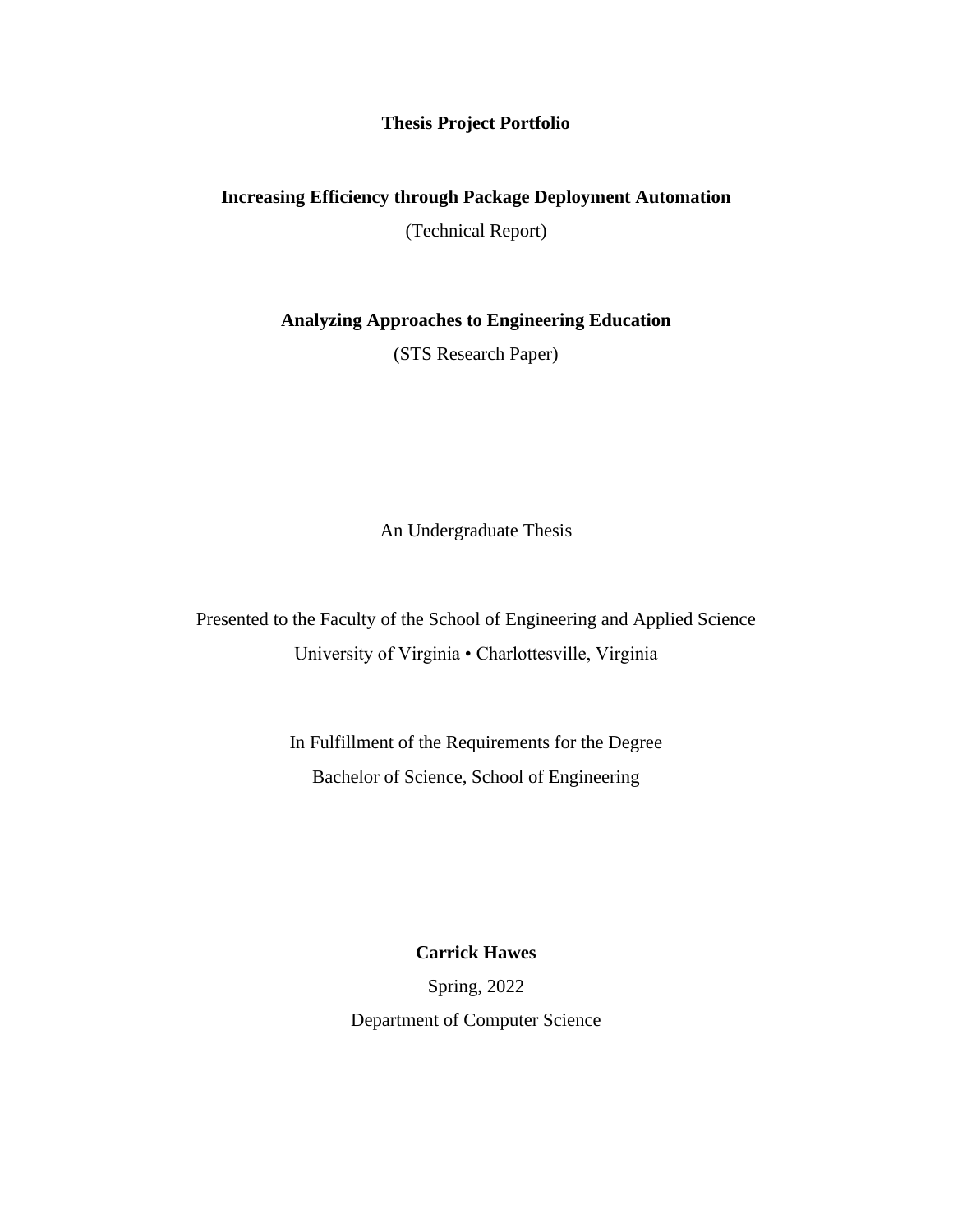## **Table of Contents**

Sociotechnical Synthesis

Increasing Efficiency through Package Deployment Automation

Analyzing Approaches to Engineering Education

Prospectus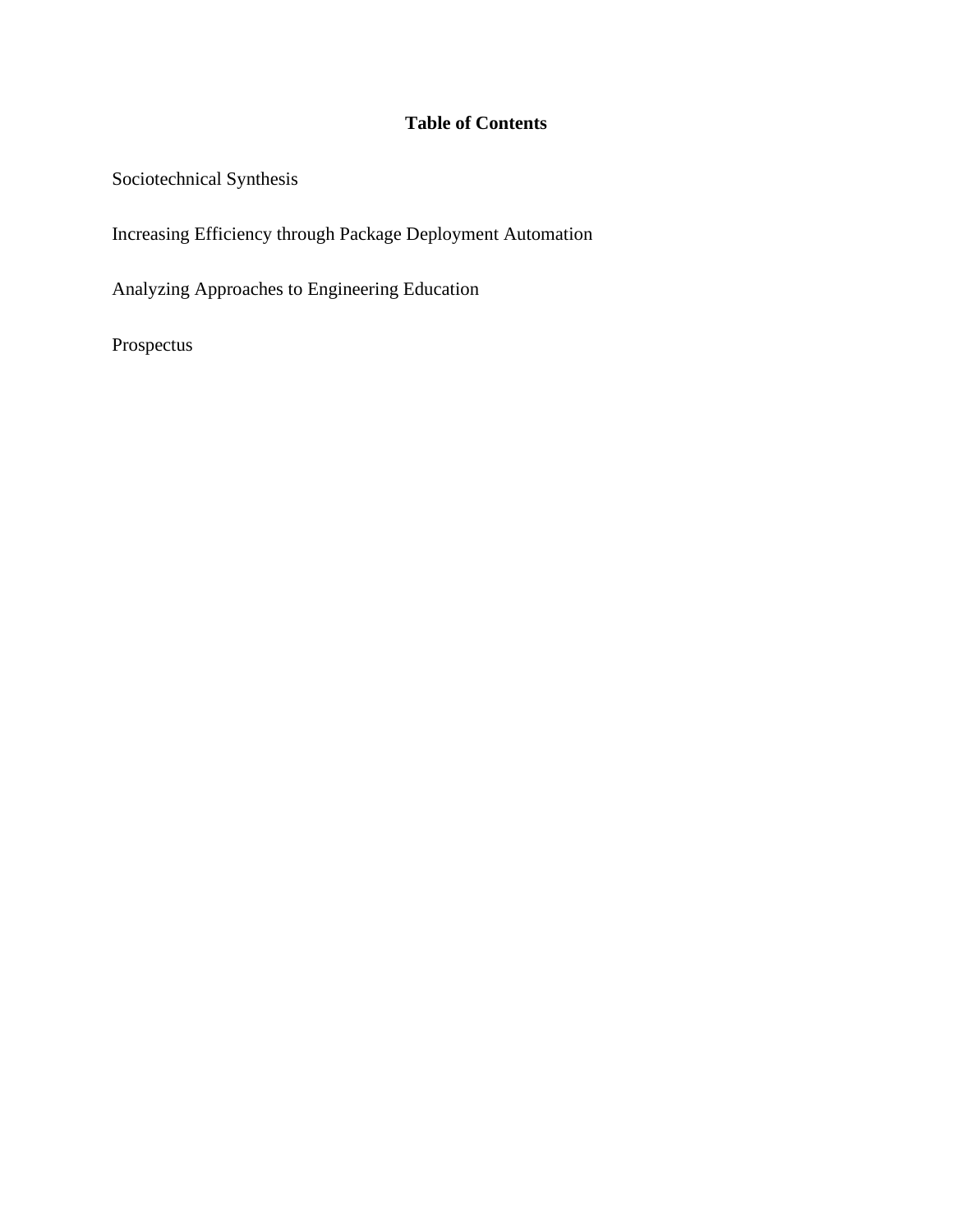## **Sociotechnical Synthesis**

My technical and STS research projects are connected by the sociotechnical framework of "imaginaries". In my research, I analyze the imaginaries involved in the education of engineers and consider what material is best suited for engineers' learning. My analysis maintains the education of engineers as the sociotechnical order and the differing views of what engineers should learn in school as the collective assumptions. My technical thesis describes my automation work at SES Satellites and explores the recent move towards automation and Agile by software and other tech companies. My STS thesis discusses alternative curriculums that could be taught to engineers to better prepare them for the workforce, the advantages and disadvantages of each curriculum, and their respective stakeholders. Both my projects are necessary for my argument because they contextualize my viewpoint, the automation movement, and stakeholders which all help the reader consider all (even social) factors before coming to a decision for their preferred engineering curriculum.

My technical project aimed to automate the deployment process for the SES's products using automation tools like Bamboo, Nexus, Ansible, and Docker. My project resulted in a pipeline that automatically pushes products from the development stage, through the testing and simulation stages, and to the production stage. This automation saves SES time and manual labor. Through this work, I learned that many other software and tech companies are using the same tools to automate their systems. However, I never learned these tools in my higher education courses, creating a steep learning curve. I began to wonder if it would have been more beneficial for my engineering education to teach me how to use these popular tools instead of focusing on developing my fundamental and/or holistic knowledge.